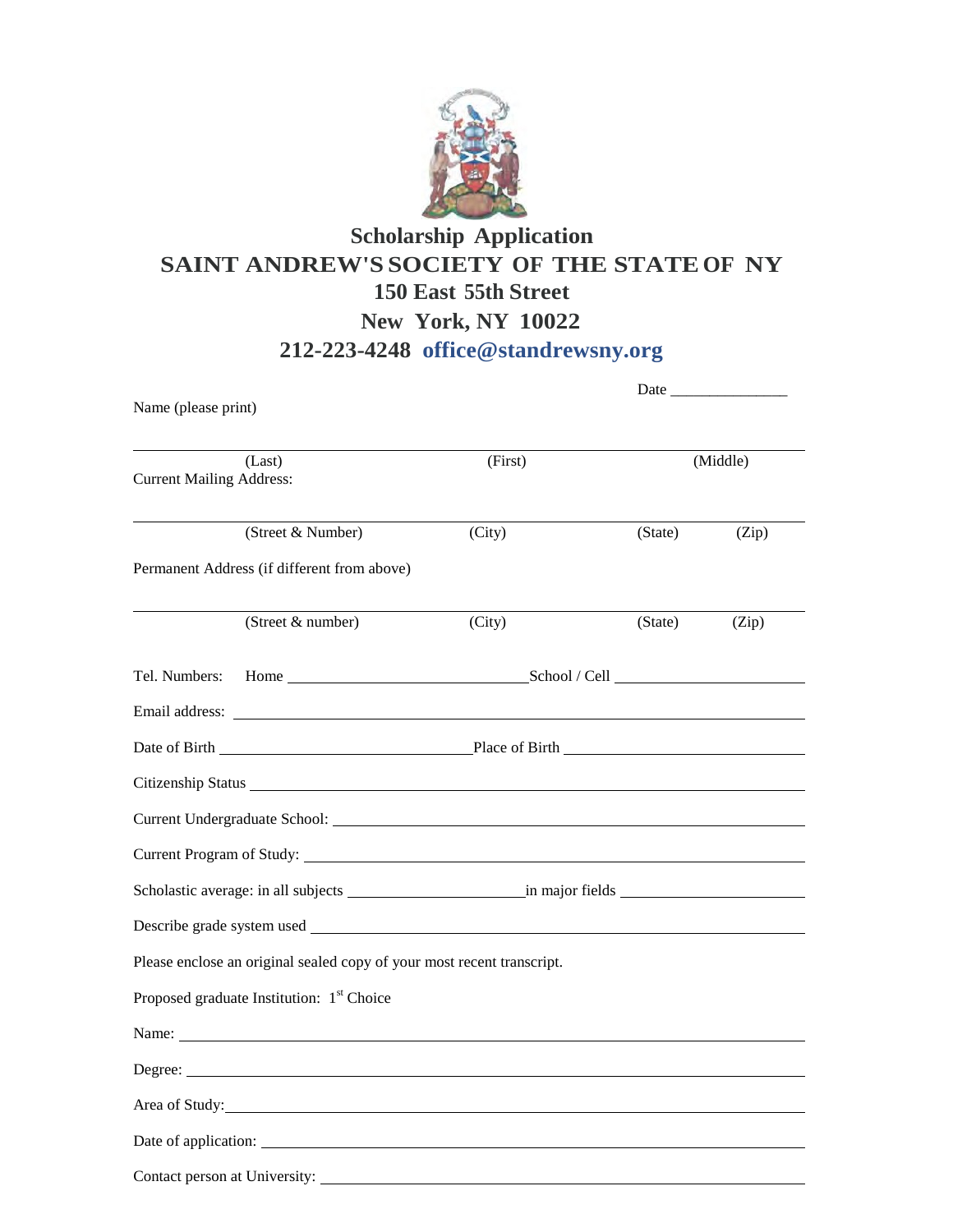| Proposed graduate institution; $2nd$ Choice (if applicable)                                                                                                                                                                                               |                          |                       |                        |
|-----------------------------------------------------------------------------------------------------------------------------------------------------------------------------------------------------------------------------------------------------------|--------------------------|-----------------------|------------------------|
| Name:                                                                                                                                                                                                                                                     |                          |                       |                        |
|                                                                                                                                                                                                                                                           |                          |                       |                        |
|                                                                                                                                                                                                                                                           |                          |                       |                        |
|                                                                                                                                                                                                                                                           |                          |                       |                        |
|                                                                                                                                                                                                                                                           |                          |                       |                        |
| Please describe your Scottish lineage.                                                                                                                                                                                                                    |                          |                       |                        |
|                                                                                                                                                                                                                                                           |                          |                       |                        |
| List all schools or colleges you have attended, beginning with the high school or preparatory school from<br>which you graduated, whether or not any credit was received for courses taken.                                                               |                          |                       |                        |
| NAME OF HIGH SCHOOL                                                                                                                                                                                                                                       | LOCATION                 | DATES ATTENDED        | <b>YEAR GRADUATED</b>  |
|                                                                                                                                                                                                                                                           |                          |                       |                        |
| NAMES OF COLLEGES                                                                                                                                                                                                                                         | LOCATION                 | DATES ATTENDED        | <b>DEGREES</b>         |
|                                                                                                                                                                                                                                                           |                          |                       |                        |
| If you have studied abroad, indicate below the University, field of study, location, and dates attended.                                                                                                                                                  |                          |                       |                        |
| <b>UNIVERSITY</b>                                                                                                                                                                                                                                         | LOCATION                 | <b>DATES ATTENDED</b> | <b>AREA OF STUDY</b>   |
| If you have been out of school for more than 4 consecutive months at any time since graduation from high<br>school, please give details. You may use an extra sheet of paper, if necessary.                                                               |                          |                       |                        |
|                                                                                                                                                                                                                                                           |                          |                       |                        |
| Please list the names, titles and contact information of the two persons from whom you have requested<br>references. These persons should be other than a relative, and should be able to speak to your work,<br>academic and/or personal qualifications. |                          |                       |                        |
| <b>NAME</b>                                                                                                                                                                                                                                               | <b>POSITION OR TITLE</b> |                       | PHONE NUMBER AND EMAIL |
|                                                                                                                                                                                                                                                           |                          |                       |                        |
|                                                                                                                                                                                                                                                           |                          |                       |                        |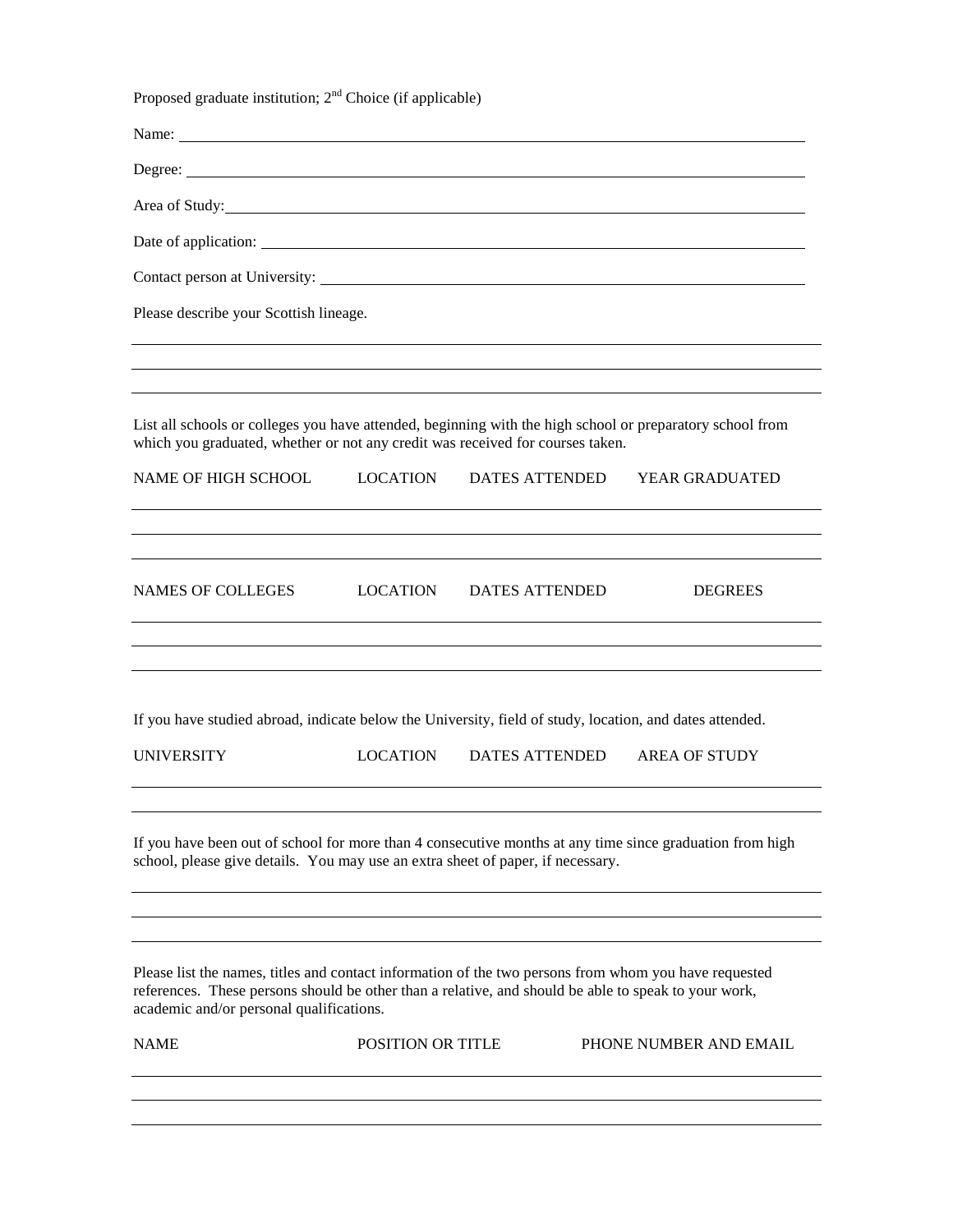Please list jobs or positions you have held -- in reverse chronological order -- starting with present position. (Please attach a current CV with this application)

| <b>POSITION</b> | <b>COMPANY</b>                                          | <b>LOCATION</b>                                                        | <b>RATE OF PAY</b>                                                                                                                                                                                                                                                                                                                   | <b>DATES</b> |
|-----------------|---------------------------------------------------------|------------------------------------------------------------------------|--------------------------------------------------------------------------------------------------------------------------------------------------------------------------------------------------------------------------------------------------------------------------------------------------------------------------------------|--------------|
|                 |                                                         |                                                                        |                                                                                                                                                                                                                                                                                                                                      |              |
|                 |                                                         |                                                                        |                                                                                                                                                                                                                                                                                                                                      |              |
|                 |                                                         |                                                                        |                                                                                                                                                                                                                                                                                                                                      |              |
|                 |                                                         |                                                                        |                                                                                                                                                                                                                                                                                                                                      |              |
|                 |                                                         |                                                                        | Please list any scholarships, or other financial aid that you have received, dates awarded and the amounts.                                                                                                                                                                                                                          |              |
|                 |                                                         |                                                                        |                                                                                                                                                                                                                                                                                                                                      |              |
|                 |                                                         |                                                                        |                                                                                                                                                                                                                                                                                                                                      |              |
|                 | costs for your financial planning.                      |                                                                        | If you receive an appointment as a St. Andrew's Society scholar, please indicate below how you plan to pay<br>for your study beyond the scholarship amount. Your financial arrangements should be confirmed prior to<br>accepting a Saint Andrew's Scholarship. Please contact your target Scottish school and identify their annual |              |
|                 |                                                         |                                                                        |                                                                                                                                                                                                                                                                                                                                      |              |
|                 |                                                         |                                                                        |                                                                                                                                                                                                                                                                                                                                      |              |
|                 |                                                         |                                                                        |                                                                                                                                                                                                                                                                                                                                      |              |
|                 |                                                         | Please list any academic or other honors and awards you have received. |                                                                                                                                                                                                                                                                                                                                      |              |
|                 |                                                         |                                                                        |                                                                                                                                                                                                                                                                                                                                      |              |
|                 |                                                         |                                                                        |                                                                                                                                                                                                                                                                                                                                      |              |
|                 |                                                         |                                                                        |                                                                                                                                                                                                                                                                                                                                      |              |
|                 |                                                         |                                                                        | In your own words -- on an attached sheet -- please compose a thesis/proposal that addresses the following:                                                                                                                                                                                                                          |              |
|                 |                                                         | (1) why you wish to continue your education beyond the present year;   |                                                                                                                                                                                                                                                                                                                                      |              |
|                 |                                                         |                                                                        | (2) why you wish to study in Scotland and how this study will contribute to overall goals.                                                                                                                                                                                                                                           |              |
|                 | Your answer to each question need not exceed 200 words. |                                                                        |                                                                                                                                                                                                                                                                                                                                      |              |
|                 |                                                         |                                                                        |                                                                                                                                                                                                                                                                                                                                      |              |

\*

Please list extracurricular activities that reflect your membership or participation in groups or teams showing leadership, skills, and excellence in performance or high degrees of responsible activity with others.